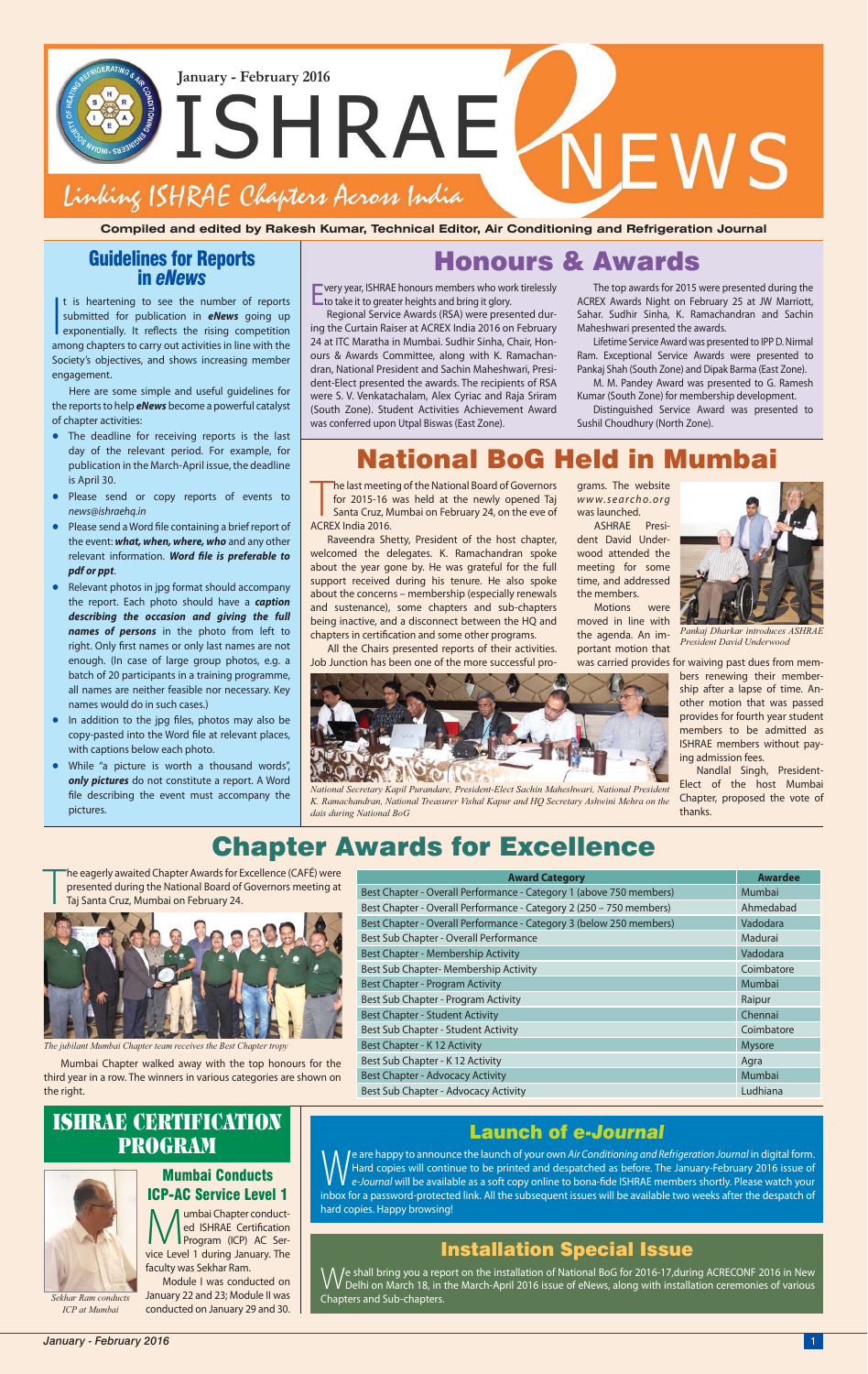### Delhi Chapter Hosts Ventconf 2016

National Workshop on Advancement in Refrigeration and

Air-Conditioning at Guwahati

### Seminar on Green Building Material at Guwahati

Guwahati Sub-chapter organised a<br>Geminar on AAC Block as Green Build-

**Delhi** Chapter organized its<br>annual one day conference on<br>ventilation branded Ventconf on annual one day conference on ventilation branded Ventconf on January 15 at Epicentre, Gurgaon. It was attended by more than 300 delegates.

The inaugural ceremony saw Pankaj Dharkar (Past National President, ISHRAE), Ashok Patel (IPP -ASHRAE WIC), Kamalesh Mehta (President, ASHRAE WIC) and Aakash Patel (President, ISHRAE Ahmedabad Chapter) lighting

uwahati Sub-chapter organised



umbai Chapter organised a training program on Radiant Cooling System Design on January 8. The faculty comprised Fenil Kapadia and Jabish Joy, Uponor Liaison Office India. The topics covered were Introduction to Radiant Cooling Technology, Radiant Cooling System Design, Radiant Cooling Hydraulic Design, Radiant Heating Design, Control Strategy, and Installation, Testing And Commissioning.

SHRAE Mumbai Chapter in association with ASHRAE Mumbai Chapter<br>held a product presentation on *Introducing German Technology for Wa-*<br>ter Purification and Softening by Ecosyss Ecological Systems Pvt. Ltd. on SHRAE Mumbai Chapter in association with ASHRAE Mumbai Chapter held a product presentation on Introducing German Technology for Wa-January 22 at The Orchid.

#### **Program on Radiant Cooling System** Seminar on Integration

Activated Building for Thermal Comfort; Prof K. Srinivasan, IIT Guwahati on Energy Conservation in Refrigeration and Air Conditioning using Off-peak Electricity and Off-cycle Capacity; Prof. P. Muthukumar, IIT Guwahati on Metal Hydride Based Heating and Cooling System; Anuj Kumar, Manager R&D, LG Electronics on Advancements in Conventional Vapor Compressor Systems and Advance Technologies in Variable

A technical seminar on Retro-<br>A Commissioning for Energy Savings by ASHRAE DL Hoy R. Bohanon was organised by Ahmedabad Chapter at Ahmedabad Management Association on January 19.

## Design in Mumbai

Surat Chapter organised a workshop<br>Suby Viren Dubal on January 9 on Duct Design. Thirty members participated.

### Product Presentation by Ecosyss Ecological Systems in Mumbai

technical seminar on Air Conditioning of Cleanrooms for Pharmaceutical Industry by B. Gautham Baliga was held at Surat on January 30. It was attended by 38 participants including HVAC contractors and members of pharmaceutical industries. Rajesh Vyas, Regional Director – West II; Nilesh Patel, President; Rajesh Shah, Immediate Past President; Hasmukh Patel, President-Elect; Manish Dandekar, Treasurer; D.D. Koranne, Chapter Program Chair and Shrirang Puntambekar, Program Chair were present. The session was interesting and was enjoyed by the participants.

### of Demand Control Ventilation and IAQ at Mumbai

I SHRAE Mumbai Chapter along with the ISHRAE Chapters of Mumbai and Thane organized a seminar on Integration of Demand Control Ventilation and IAQ on January 15 at The Mirador.

The topics covered included Latest Trends in Energy Efficient Chillers, Applying Chilled Beams in Hot and Humid Climate, Role of VFD in Energy Conservation, Energy Efficient Cooling Tower Design, Energy Efficient Pumping in Radiant Cooling Systems, Contribution of IBMS in Improving Energy Efficiency, and Next Level in Energy Efficient Motors.

The main speaker was ASHRAE Distinguished Lecturer from the USA, Hoy Bohanon PE, LEED AP, BEAP.

The other speakers were Dr. Roshni Udyavar, Architect and Head, Rachana Sansad's Institute of Environmental Architecture; and Sanjeev Rastogi from the Service Specialist Group at Blue Star.

Guwahati Sub-chapter welcomed the guests and made a brief presentation about ISHRAE and its activities in the country. Chief Guest Prof. P. Mahanta, Dean of Faculty Affairs, IIT Guwahati ex-

### ASHRAE DL at Ahmedabad



*Participants pose for a group photo*

Hoy Bohanon described retro commissioning and explained how a process can save energy, some aspects of an energy saving retro-commissioning application, what guidance is available from ASHRAE guidelines, what are the types of savings and what are the critical components to assure that savings are realized.

In all, 30 delegates including students attended the seminar.

### Program on Duct Design at Surat

### Vadodara Organises Seminar on Cleanrooms



The agenda included technical papers on Particulate Matter PM<sub>2.5</sub>, Creating Comfort in Offices through Natural Ventilation, Fire and Smoke Control in Modern Buildings, Hybrid

Ventilation, Natural Ventilation in Commercial and Industrial Buildings, and NBC Codes and Standards. The papers were presented by renowned national and international speakers.

warts from the industry Anil Maheshwari, Pratap Gidvani and Anil Baijai were fe-

During the concluding session, stallicitated. Comprehensive HVAC System Design, a book by N.C. Gupta, was launched.





*Pankaj Dharkar lights the lamp*





*Viren Dubal speaks on duct design*

*Speaker B. Gautham Baliga being felicitated*



*K. Ramachandran addresses* 



*the inaugural session Launch of N. C. Gupta's book*

### Ahmedabad Hosts 10th Confluence

**SHRAE Ahmedabad Chapter and<br>ASHRAE Western India Chapter<br>organised a seminar on Energy Efficient SHRAE Ahmedabad Chapter and** ASHRAE Western India Chapter Technologies in HVAC Systems under the banner of Confluence on December 26.

#### the traditional lamps.

Refrigerant Flow Systems; and Dhananjay Singh, Dy. Manager Sales, Blue Star on New Range of Energy Efficient Products/Technology.

Amarendra Goswami, President,

event at IIT campus and announced the approval for opening a student chapter

pressed his gratitude for organising the at IIT Guwahati. Prof. P. Muthukumar, President-Elect, Guwahati Sub-chapter proposed the vote of thanks.

A large number of engineers, HVAC from IIT Guwahati participated in the

professionals, scholars and students– workshop. There were 77 participants.

#### ing Material on January 9, in collaboration with K.D. Infra. The Chief Guest was A.C. Bordoloi, Commissioner and Special Secretary (PWD), Building and NH, Assam.

Amarendra Goswami, President, Guwahati Sub-chapter welcomed the guests and made a brief presentation about ISHRAE and its activities in the country. A.C. Bordoloi shared his experience about AAC blocks as building material.

Presentations were made by Dr. N.P. Rajamane, Head – Centre for Advance Concrete Research, SRM University and Dr. Indu Siva Ranjani G, Asstt. Prof., IIT Guwahati.

A large number of engineers, HVAC professionals, architects, academicians, builders and consultants participated in the event. There were 65 participants.



*Hoy Bohanon being felicitated by R. C. Patel, CTTC, ASHRAE-WIC*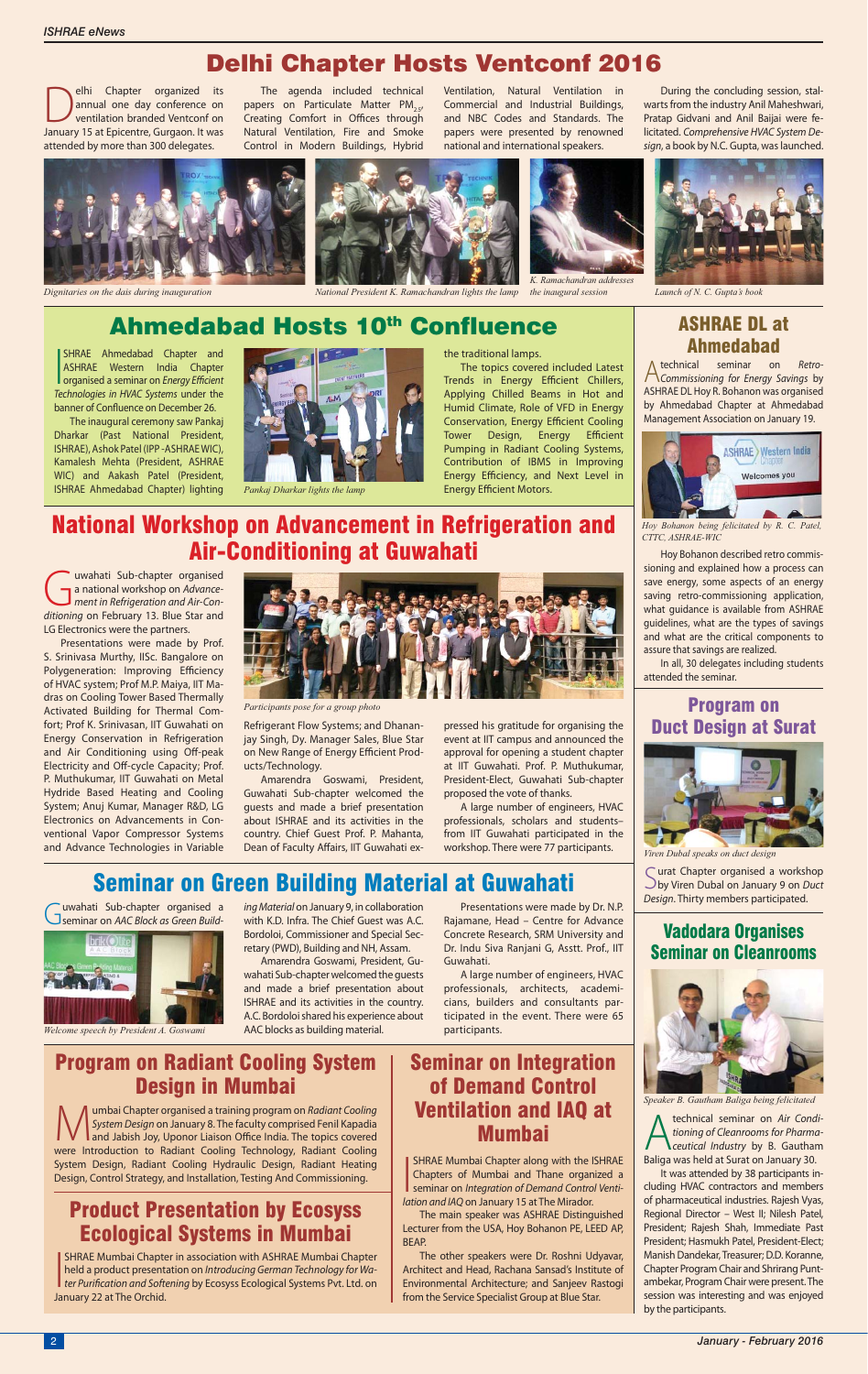## ADVOCACY

### K-12 PROGRAMS

### Lecture on VFDs at Chennai

### Urjavaran at Raipur

Urjavaran provides a platform<br>
where green minds come<br>
together to share and discuss where green minds come together to share and discuss their domain knowledge. It is organized by ISHRAE in tier II and III cities across India. Raipur Sub-chapter organised Urjavaran 2015-16 on the theme Buildings for Future on February 6 at Hotel Babylon Inn. It was supported by CREDA Chhattisgarh Raipur, Fire & Security Association of India (FSAI), Indian Green Building Council (IGBC) and ASHRAE Western India Chapter.



*Ramesh Pandurangan addresses the audience*



*P. Balasundar speaks on Considerations in Design and Construction of Air Conditioned Railway Coaches*

*Chinnappa Reddy speaks on special valves for chiller applications* 



*Prof. Samir Kumar Saha speaks on basic thermodynamics*

I SHRAE - ASHRAE Technical Lecture Series 2, on the topic Fundamentals and Applications of Variable Frequency Drives, was conducted at Anna University on January 8. The speaker was Ramesh Pandurangan. There were 48 participants.

#### Advocacy Program at **Trivandrum**

The speaker started with the basic construction and theory behind VFDs and went on to explain its applications and limitations. There was a very energetic Q&A session. Past President Mansoor Bhavnagarwala felicitated the speaker.

#### Seminar on Fire & Life Safety of Storages and Warehouses at Thane

ISHRAE Thane Chapter and FSAI, supported by ASHRAE Mumbai Chapter, organised a full day seminar on Fire & Life Safety of Storages and Warehouses on January 16 at Hotel United 21.

#### Jan Jagruti Abhiyan at Vadodara

\* hennai Chapter organised a program on February 12 at Cosmopolitan Club by P. Balasundar, Dy. CME, Integral Coach Factory, Chennai.

Vadodara Chapter participated in Jan Jagruti Abhiyan organised by the management of Shree T.R. Patel School on January 11. More than eight societies supported the event, including Rojgar Adhikari Kendra, Lions Club of Manjalpur, Gujarat Forest Department, Lok Vigyan Kendra, Health Centre, Wild Life activists, Gujarat Rajya Nashabandhi and Abkari Khatu.

Hasmukh Patel – President-Elect, Manish Dandekar – Treasurer and William Jacob – Vice Chair, Student Activity were present.

**Atechnical talk on Special Valves for**<br>Chiller Applications was delivered<br>at Trivandrum Hotel on January Chiller Applications was delivered at Trivandrum Hotel on January 12 by Chinnappa Reddy, MD, CR Valves. The programme was well received by the audience of forty five members including four past presidents of Thiruvananthapuram Sub-chapter. President Dr. N. Asok Kumar introduced the speaker



A talk on Life Style Diseases was delivered at Govt. High School, Sreekariyam, Trivandrum on January 11 by Dr. Srinivasan Kannan. This program was arranged as part of the advocacy programme of Trivandrum Sub-chapter in collaboration with a faculty from Sree Chitra Tirunal Institute for Medical Sciences and Technology. The programme was informative and interactive, and well received by the audience of fifty five members including four executive members of the Sub-chapter.

included information on the influence of drug abuse including tobacco and alcohol. It was based on the STEPS approach of WHO on non-communicable diseases.

President N. Asok Kumar introduced the speaker to the audience and President-Elect Ajaya Kumar Ghosh proposed the vote of thanks.

The talk covered non-communicable diseases and their prevention, the importance of lifestyle such as physical exercises, food habits and control over diet. It also

#### Jaipur Creates Energy Awareness

Jaipur Chapter undertook a K-12 activity for Class 6 to 10 students at Dhanuka Vidhyalaya, Keshav Vidhyapeeth on December 30. It consisted of a talk and presentation on Energy Awareness. The talk covered energy conserva-

He introduced the audience to the recent concepts of variable volume and variable refrigerant flow, midnight purging, energy wheels and devap technology. He explained the vital role played by automation, instrumentation, variable frequency drives and others in energy conserving design.

### Chennai Program on Considerations in Design and Construction of AC Railway Coaches

This program was the 3rd in the ISHRAE - ASHRAE Technical Lecture Series. There were 47 participants including many senior members and past presidents.

### Trivandrum Organises Technical Talk on Special Valves for Chillers

### Basic Thermodynamics for HVAC Engineers at Kolkata

#### Badminton Tournament at Chennai

Chennai Chapter organised a badminton tournament for ISHRAE members on January 10 at Venus Sports Club, ECR. There were 24 participants.

#### Vadodara Chapter Celebrates Diwali

Vadodara Chapter arranged a Diwali get-together at Solace Park on December 19 with games, cricket, badminton, soccer and dinner.



*A doubles match in progress The winners with their trophies*





*Tree plantation at Brahmchari Ramanuj Kanya Vidhyalaya*

K olkata Chapter organised a talk on Basic Thermodynamics for HVAC Engineers by Prof. Samir Kumar Saha on February 6.

The fundamental laws of thermodynamics were explained and their applicability in day to day working was discussed. There were 13 participants.

The program was organised as a free technical program for members of ISHRAE and ASHRAE Chennai Chapters. It was well received by the audience.

to the audience and past president Mohan Kumar proposed the vote of thanks.

### FELLOWSHIP AND BONDING

#### Talk in Mysore on Energy Efficient AC Systems

Mysore Chapter organized a technical talk on Design of Energy Efficient Air Conditioning Systems on February 6, in collaboration with Institution of Engineers (India), Mysore Local Centre. H. S. Sateesh, President, Mysore Chamber of Commerce and Industry was in the Chair. The talk was well attended by office bearers and members of both ISHRAE and IEI.

The speaker, A. Ramesh is a member of Mysore Chapter of ISHRAE and a retired deputy director and head of food engineering at The Central Food Technological Research Institute (CFTRI) – a CSIR Na-

tional Laboratory. He highlighted the energy situation in the country and the share of HVAC industry in energy expenditure, and the need for designing plants that consume minimum of energy. He went through various steps in the design of the plants, indicating the potential for energy saving. He cautioned designers against over-design and explained how it leads to energy wastage. He explained the salient features of design or selection of key components like compressors, ducting, air handling units, fans and chilled water units.

Finally, he emphasised that however efficient the design may be, the results can be realised only with proper installation, operation and maintenance of the plant. The talk was followed by a lively question and answer session in which a large number of members participated.



*Jan Jagruti Abhiyan*



*the audience*

tion, renewable energy sources, water conservation, environment pollution by coal and other fossil fuels, electricity generation from different sources, air pollution prevention, basic understanding of heating systems, refrigerators and ACs. Career guidance and information about ISHRAE was also provided.

Another talk on energy awareness was conducted on January 29 at Brahmchari Ramanuj Kanya Vidhyalaya, and an energy awareness talk with drawing competition at Paldi Meena Govt. School on January 30. A painting competition with tree plantation was held at Brahmchari Ramanuj Kanya Vidhyalaya on Januray 30.

Indore Chapter organised a successful Job Junction on February 12 and 13 at Acropolis Technical Campus. A total

# JOB JUNCTION

### Indore Organises Job Junction



of 220 students from 10 institutes participated, of which 30 students were selected or shortlisted for the next round by 13 participating companies including Voltas, Blue Star, Sterling & Wilson, Sevcon and Cristopia.

The Chief Guest was Gaurav Sojatia, Chairman, Acropolis Group of Institutions. The event was conducted by Atul Bharat and Murali of Acropolis in close coordination with ISHRAE Indore team.

The event convener was Dilip Kumar Mahobe, founder President, ISHRAE Raipur Sub-chapter. The Chief Guest was Shailendra Shukla, CEO, CREDA Chhattisgarh. The key speakers were Shailendra Shukla, Ar Gurpreet Shah, Amit Kakkar, Ar Jasdeep Gandhi and D. Sanyal. About 90 delegates attended the program. Builders, MEP consultants and contractors, interior designers, architects, Green building professionals, research scholars and academics were among the participants.